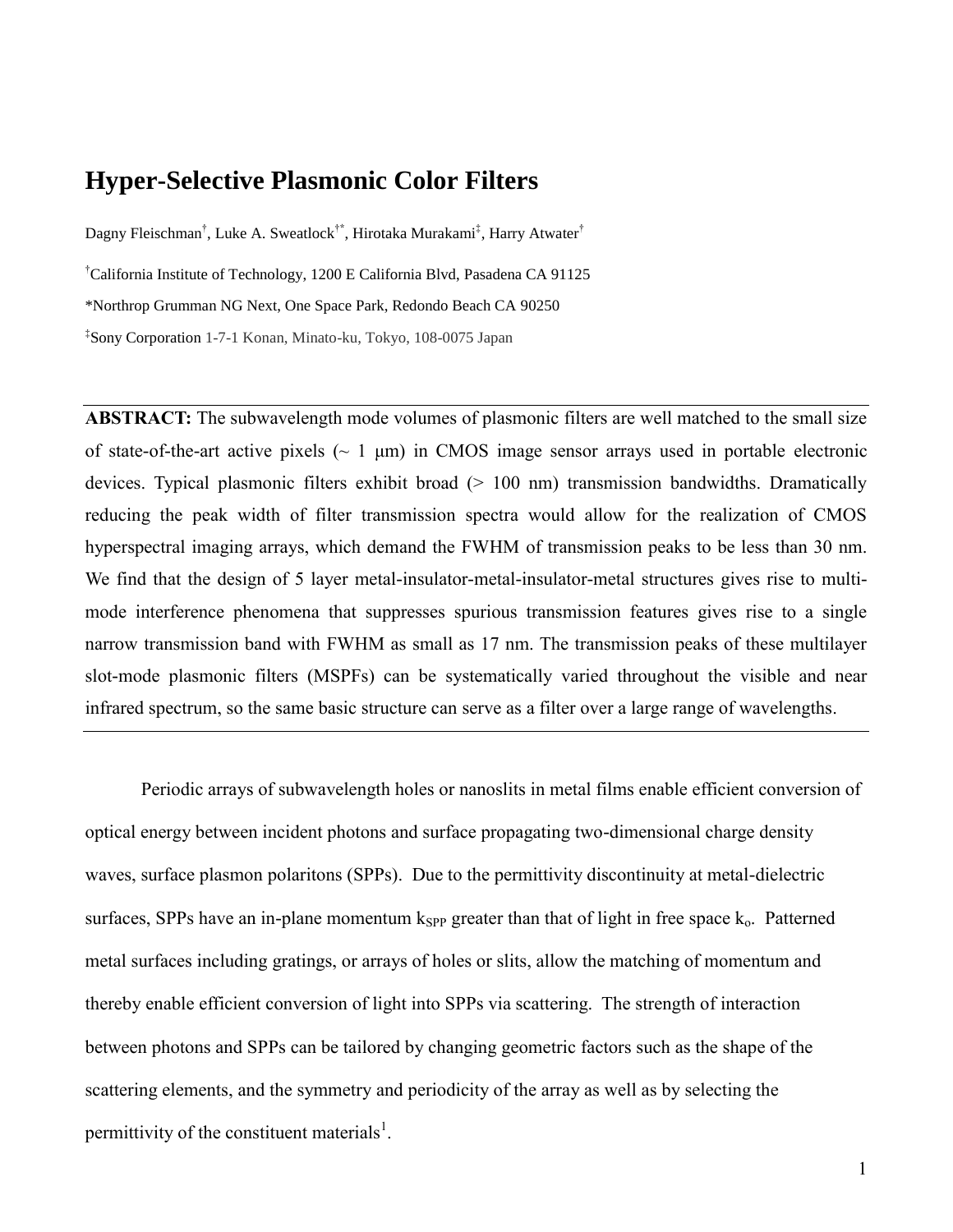In particular, periodic arrays of subwavelength apertures passing through a metal film exhibit enhanced transmission exclusively at conditions corresponding to constructive mutual interference between incident light and SPPs traveling along the surface between adjacent slits. In the case that the metallic layer is thick enough to be substantially opaque to incident photons, the SPP mediated process is the dominant mode of transmission and the surface acts as a band-pass color transmission filters. Such aperture arrays have been the topic of substantial scientific interest due to these remarkable optical properties and their utility as a testbed for studying fundamental light-matter interactions in plasmonic systems<sup>2,3</sup>. Due to their simplicity, scalability, and durability, plasmonic slit gratings have become an attractive route for development of technological applications including ultra-compact filters suitable for cameras and displays<sup>4,5</sup>.

The dispersion of plasmonic propagating modes can be further engineered using metal-clad slot waveguides, often realized as multilayer stacks with a metal-insulator-metal (MIM) configuration<sup>6</sup>. Such MIM stacks may support a multitude of polaritonic modes which lie either inside or outside the "light cone," that is, with in-plane momentum either greater or less than that of a photon with equal energy. This additional degree of freedom enables substantially more complex optical transmission filter spectra enabling narrow bandwidth suitable for multispectral and hyperspectral color filtering applications<sup>7</sup>.

# **Designing Plasmonic Color Filters**

Finite difference time domain methods (FDTD) were used to determine the transmission spectra of different filter structures. Figure 1 illustrates the different types of transmission filters and their spectral behavior. MIM have been used to make RGB color filters<sup>7</sup>. These structures can be optimized to have narrowband transmission, but as the structure is optimized to minimize FWHM of the transmission peak, the intensity of the next highest order mode increases. This trade-off can be lifted by introducing a second MIM mode into the structure that couples with the original MIM mode, leading to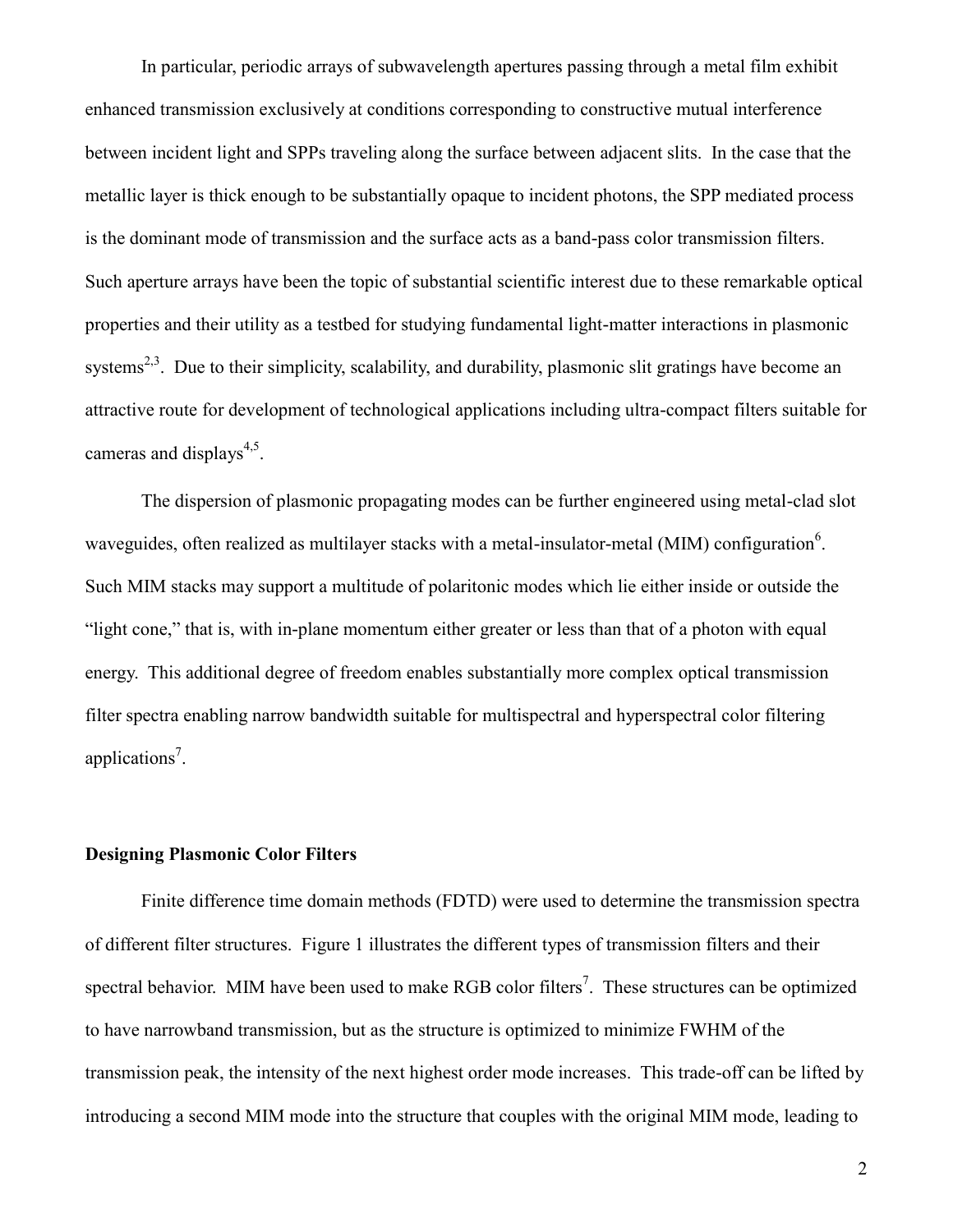the suppression of the spurious transmission. The asymmetric nature of the coupled MIM modes plays a role in the suppression of the spurious transmission, as illustrated in Supplemental Figure 1(a). The multilayer slot-mode plasmonic filter (MSPF) investigated demonstrates a narrow transmission bandwidth and spurious peak suppression, as shown in Figure 1(b), and by changing the periodicity of the slits, this filter can be swept across the entire visible spectrum.

The MSPFs were optimized using parameters sweeps that considered both the thicknesses and optical indices of all the insulating and metallic layers, as well as the width and spacing of the milled slits. The initial values for the thicknesses of the metallic layers were determined by considering the skin and penetration depths of various metals. For a successful filter, the top and bottom metallic layers of the structure must be sufficiently thick to be opaque across the visible and near IR parts of the electromagnetic spectrum. Using Rakic data for Ag as an example, the  $1/e$  penetration depth  $(d_p)$  of Ag was calculated to range from 12.9 nm – 16.8 nm across the visible spectrum. To prevent 98% of light from penetrating the structure, the top and bottom layers must be 4 times  $d_p$ , so 51.6 nm to 67.2 nm. Therefore 68 nm was used as the initial parameter sweep value when optimizing the system that utilized Ag.

Likewise, the starting point for the thickness of the insulating layers was approximated by considering the propagating modes guided laterally within the structure. Numerically determined dispersion curves derived from experimental optical constants of Ag and  $SiO<sub>2</sub>$  can be used to determine the available modes within an MIM<sup>6</sup>. For SiO<sub>2</sub> thicknesses of less than 100 nm, traditional photonic waveguide modes are cut off in an  $Ag/SiO<sub>2</sub>/Ag$  system, so the waveguide only supports highmomentum surface plasmon modes. Therefore, the parameter sweeps used 100 nm as the upper value restriction for the  $SiO<sub>2</sub>$  thickness of each waveguide.

Iterating over the parameter sweep led to the final device structure, with alternating layers of Ag and  $SiO<sub>2</sub>$ . Both  $SiO<sub>2</sub>$  layers were optimized to 70 nm, the top and bottom Ag layers are 70 nm and the

3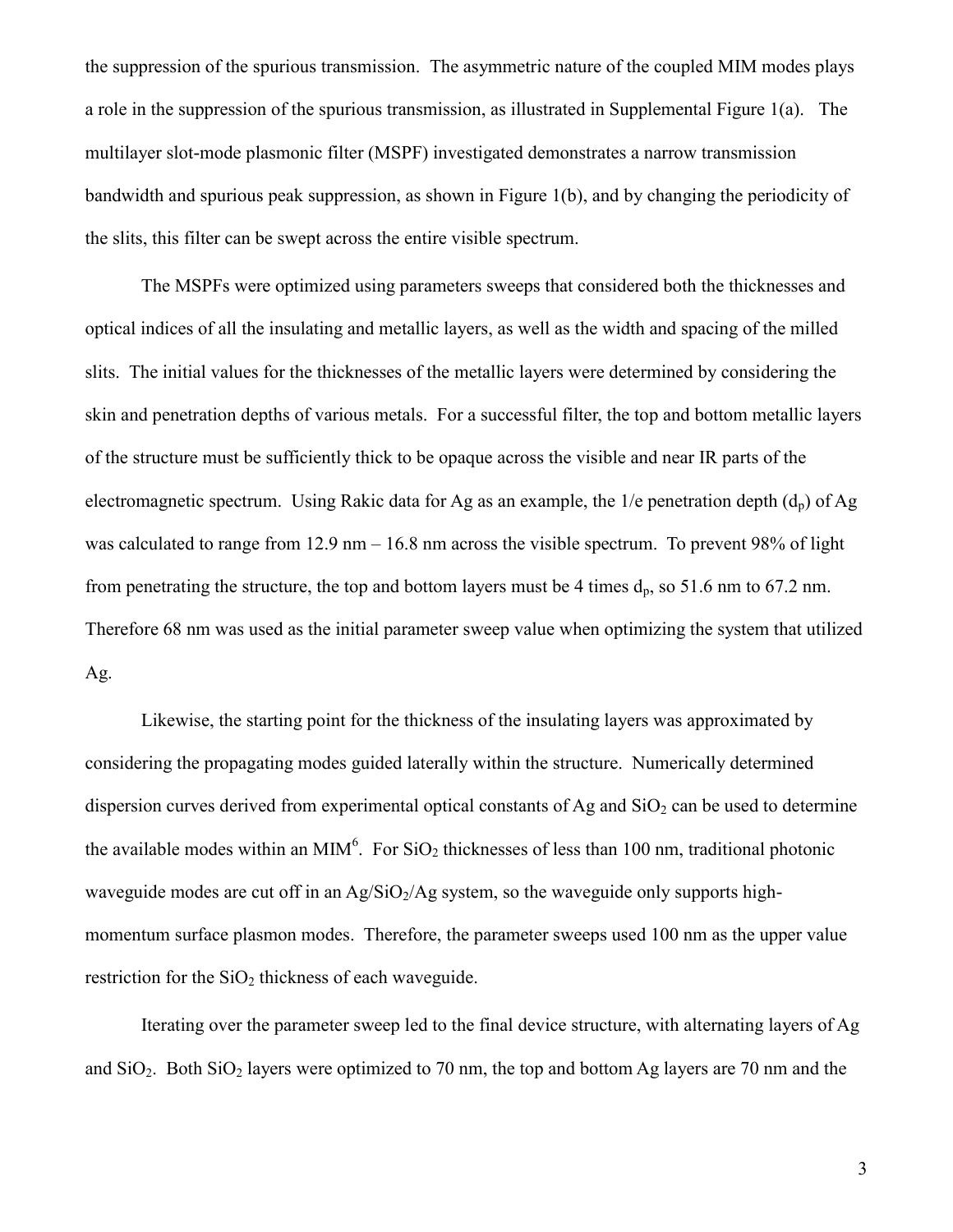spacer layer is 50 nm. The width of the slit is 50 nm for all filters and the slit periodicities investigated vary from 250 nm to 550.

The position of the transmission peak varies linearly with the periodicity of the slits and, as shown in Figure 2(a), peak position can be swept across the visible and near IR spectrum. Therefore, just by varying the inter-slit pitch, a series of MSPFs with the same layer materials and thicknesses can be used as a color filter across a wide range of the spectrum. The FWHM of the transmission spectra are about 20 nm on average with no peak exceeding 28 nm, as shown in Figure 2(b). Additionally, the overall transmission of the side-lobe peak does not exceed 11% of that of the primary peak in the visible portion of the spectrum, and does not exceed 25% of the primary peak intensity in all filters investigated.

#### **Analytical Analysis**

A series of FDTD simulations were executed by sweeping over the visible spectrum using a single frequency plane wave source. Complex vector field data was collected by finely meshed monitors capturing the EM behavior over the span of each of the FDTD simulations. This data contained the Cartesian space variations of the electric and magnetic field information over time, which evolved as the plane wave injected into the simulation interacted with the MSPF. This very large dataset can be compressed by taking a discrete-time Fourier transform at runtime to yield the field data in the frequency domain.

A single electric field component from the compressed data set of a single simulation is plotted in Figure 3(a). The spatial mapping of the electric field superimposed on the MSPF depicts multiple modes that are active in the filter structure. These modes are active along both  $SiO<sub>2</sub>$  layers as well as the top and bottom Ag surfaces. The spatial mapping of the electric field indicates that the modes in the two  $SiO<sub>2</sub>$  insulators are coupled, because they demonstrate a characteristic beating pattern that indicates that power is being transferred between the two MIMs. This result was expected physically—the spacer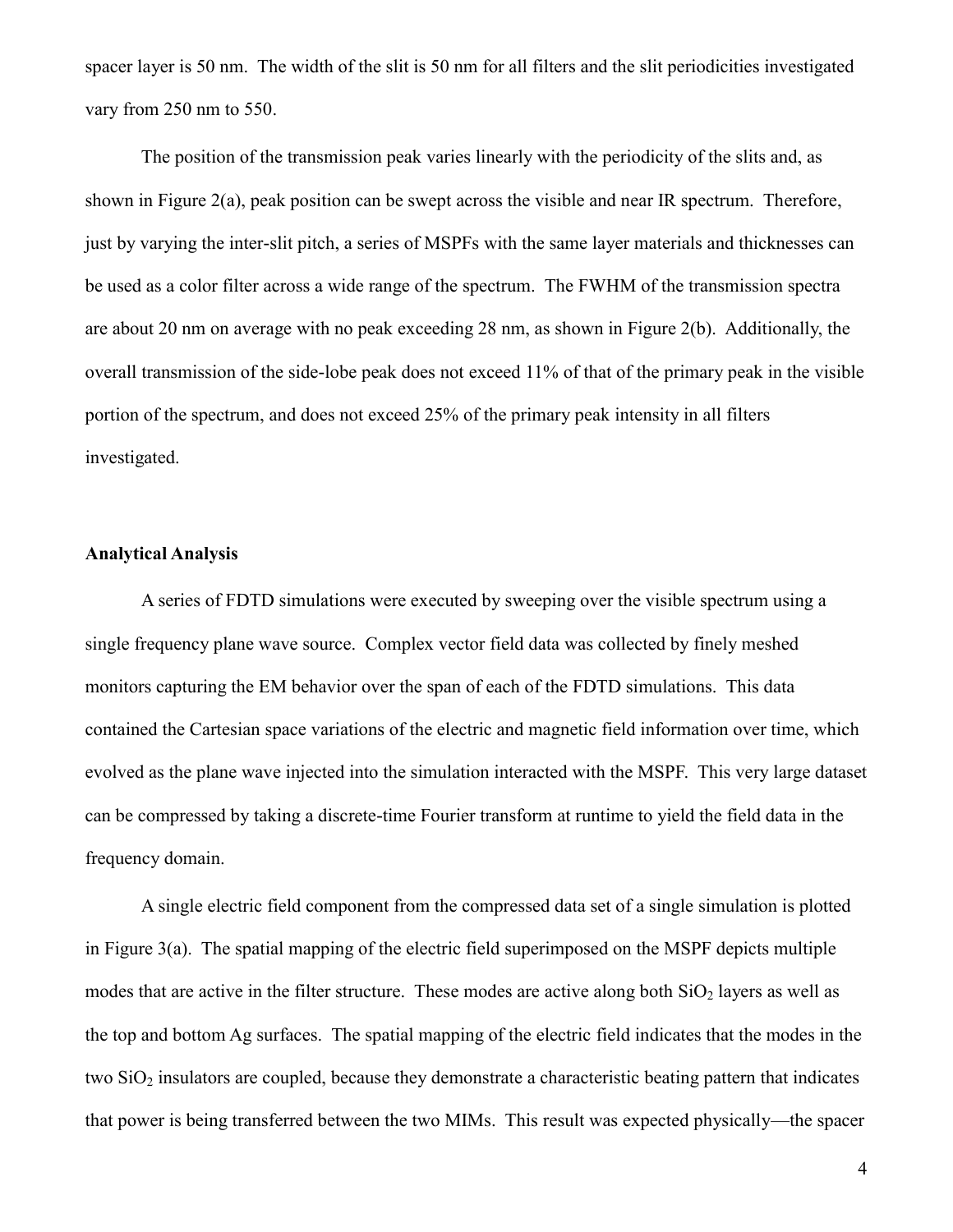layer between the two insulating layers is thinner than the skin depth of Ag at the energies of the generated electric fields.

To better determine the natures of the various modes within the MSPF, a second Fourier Transform was performed. By taking an FFT over the propagation direction of the modes, the phasor direct space dataset can be moved into momentum space (i.e. "k-space"). The results of this FFT can be plotted, as shown in Figure 3(b), to reveal the spatially resolved intensity of the various modes within a structure that was excited by a single frequency source. The profiles of these modes can be determined by spatially mapping the intensity a given spectral frequency. For example, in Figure 3(b) there is one hot spot at 2.7 cycles per micron that spans the MSPF from 60 nm to 300 nm, one hot spot on the top surface of the filter at 1.4 cycles per micron that spans 300 nm to over 400 nm, and a collection of hot spots below the bottom surface of the MSPF (at spectral frequencies spanning 0.5 to 2.3 cycles per micron).

Closer inspection of the intensity patterns of the hot spots below 70 nm shows that those at the lower spectral frequencies are unbound modes that do not contribute to filter behavior. Discarding those hot spots and plotting the rest of the linear intensity variations of the single spectral frequency hot spots yields the plot shown in Figure 3(c). This plot indicates there are three active plasmon modes in this structure, on the top surface of the filter, one on the bottom surface of the filter, and one spanning the insulating layers contained within the filter. The predominant surface mode, shown in blue in Fig 3(c), corresponds to SPPs excited at the top Ag surface of the filter. The other excitation is a super-mode corresponding to a coupling of the two MIM modes generated within each of the two insulating layers in the structure. This is the mode that was implied in the spatial field map in Figure  $3(a)$  is now clearly depicted in Figure 3(c), which reveals that the two MIM modes within the super-mode are coupled because of strong field overlap within the 50 nm Ag spacer.

The behavior of the energy propagating through the filter can be determined by the FFT analysis, but it does not indicate how these modes contribute to the overall behavior of the filter. By normalizing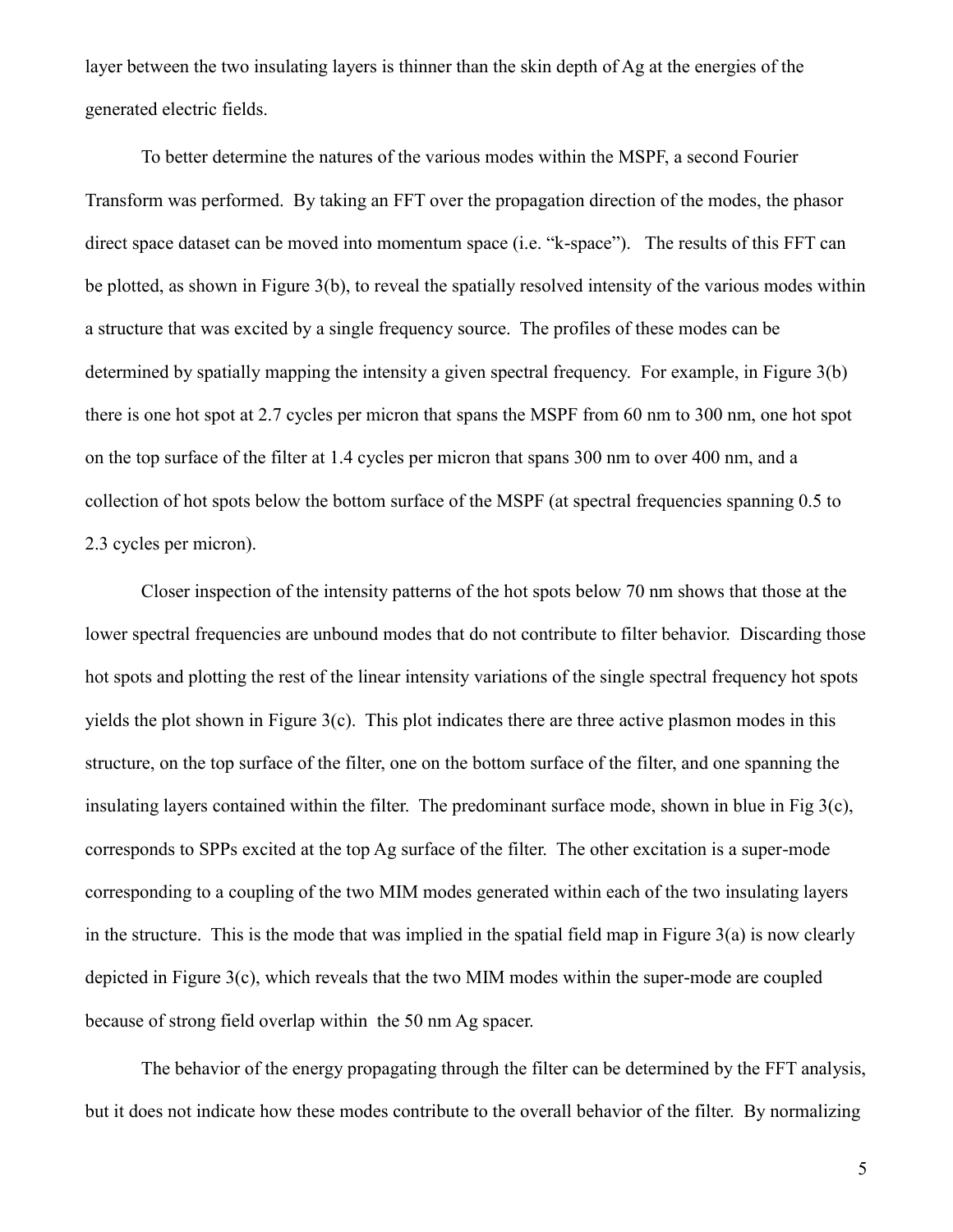the transmission curves over the dispersion behavior of each mode and the pitches of the filter gratings, we can reveal the exact ways the modes are contributing to the behavior of the unsuppressed transmission peak.

The dispersion behavior of each plasmon mode can be determined by constructing a dispersion curve for the MSPF. The dispersion curve shown in Figure 4(a) was constructed by using the Fourier Transformed k-space data sets and plotting the power of the modes at each spectral frequency as a function of energy. The two branches on curve correspond to the bottom side SPP and the metalinsulator-metal-insulator-metal (MIMIM) super-mode, and can be mapped to the frequency values that correspond to these modes in Figure 3(c). The lower intensity signal plotted to the left of the branches corresponds to the unbound quasi-modes bouncing off the surface of the filter. From the data contained within this plot, the dispersion curve for each of the two modes can be analytically determined.

The transmission behavior was first normalized over the pitch of the filter grating to lift the dependence of the transmission curves on that characteristic of the filters3. Figures 4(b) and S1(b) show the transmission curves normalized by the SPP and MIMIM dispersion curves respectively. The transmission peaks normalized by the SPP dispersion curve are aligned between 0.5 and 1, with the transmission minima collapsing at 1 on the normalized axis<sup>3</sup>. This behavior illustrates that the SPP mode satisfies the momentum matching conduction required for it to contribute to the transmission behavior of the filter, with the MIMIM super-mode acting as a supplementary suppression to remove second highest order peak.

# **Experimental Verification**

MSPFs were fabricated by depositing alternating layers of Ag and  $SiO<sub>2</sub>$  in an electron beam evaporator and then subsequently milled using a focused ion beam (FIB). The 50 nm slit milled into a 330 nm structure is a prohibitively demanding aspect ratio for a FIB trench mill. For a set of proof-ofconcept filters, these demanding design conditions can be relaxed by considering filters only towards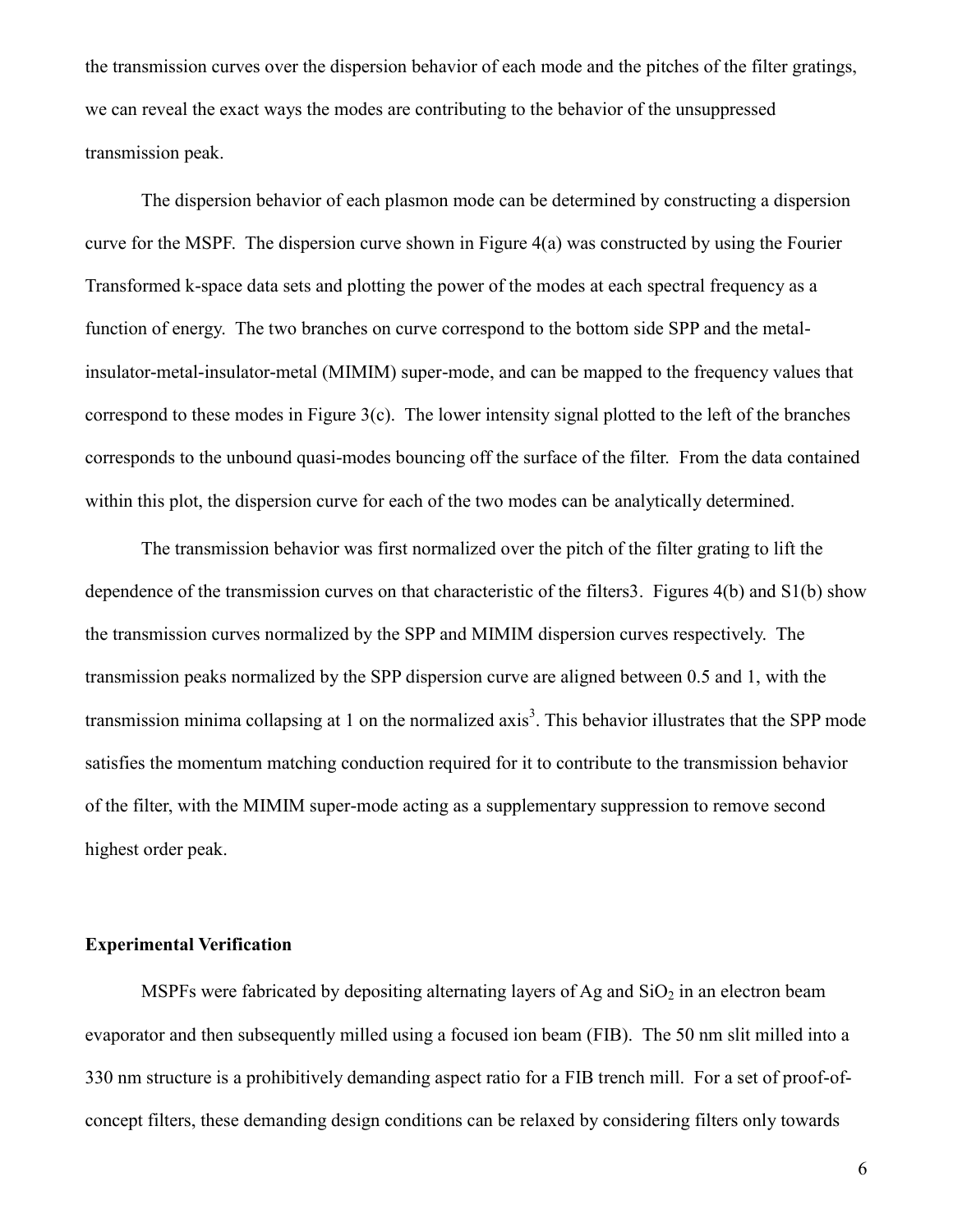the lower energy portion of the visible spectrum. For a slit width of 120 nm, the suppression of the spurious transmission peak is retained and the FWHM of the primary transmission peak only takes a 25 nm hit.

When Ag is deposited on  $SiO<sub>2</sub>$  in an electron beam evaporator, the Ag films grow with a columnar growth mechanism<sup>8</sup>. These films are rough, which increases plasmonic loss, thereby reducing overall transmission intensity of the filter<sup>9</sup>. The roughness of Ag deposited on  $SiO<sub>2</sub>$  is even more problematic in a multilayer structure like the MSPF because the roughness of each Ag layer compounds. A rough substrate increases the roughness of the film deposited on it due to differences in atomic flux received by areas of the film with positive and negative curvatures that are larger than can be compensated for by surface diffusion<sup>10</sup>. Because the  $SiO<sub>2</sub>$  conformally deposits on the underlying Ag layer, each Ag layer sees a progressively rougher substrate, leading to a very rough top surface of the MSPF.

By utilizing a seed layer of AgO deposited onto each  $SiO<sub>2</sub>$  surface, a much smoother Ag film can be deposited<sup>11</sup>. The AgO is deposited by electron beam evaporating Ag in a chamber with an O2 pressure of 9.5x10<sup>-5</sup> torr. Once 2 nm of AgO are on the surface of the  $SiO_2$ , the deposition is paused and the AgO is held under vacuum. Because AgO is not vacuum stable, the oxygen is pumped out of the film, leaving a thin Ag layer on the surface of the  $SiO_2^{11}$ . The deposition is then resumed and the rest of the Ag is deposited at in a chamber with pressure  $2.3 \times 10^{-6}$  torr and no oxygen flow. The roughness of Ag films deposited with this method was measured to have an RMS of 2.56 nm and the top Ag surface of a multilayer deposited with the AgO growth method has an RMS of 2.92 nm.

To further protect the integrity of the filter, a sacrificial layer was put on the top Ag surface. First a thin layer of PMMA was then spun onto the top surface of the MSPF and then another 70 nm layer of Ag was deposited on top of the PMMA. The sacrificial layer protects the top Ag film of the MSPF by confining the worst of the ion beam damage to the surface of the sacrificial layer, rather than the surface of the MSPF. To utilize the best possible resolution of the ion beam, the slits are milled in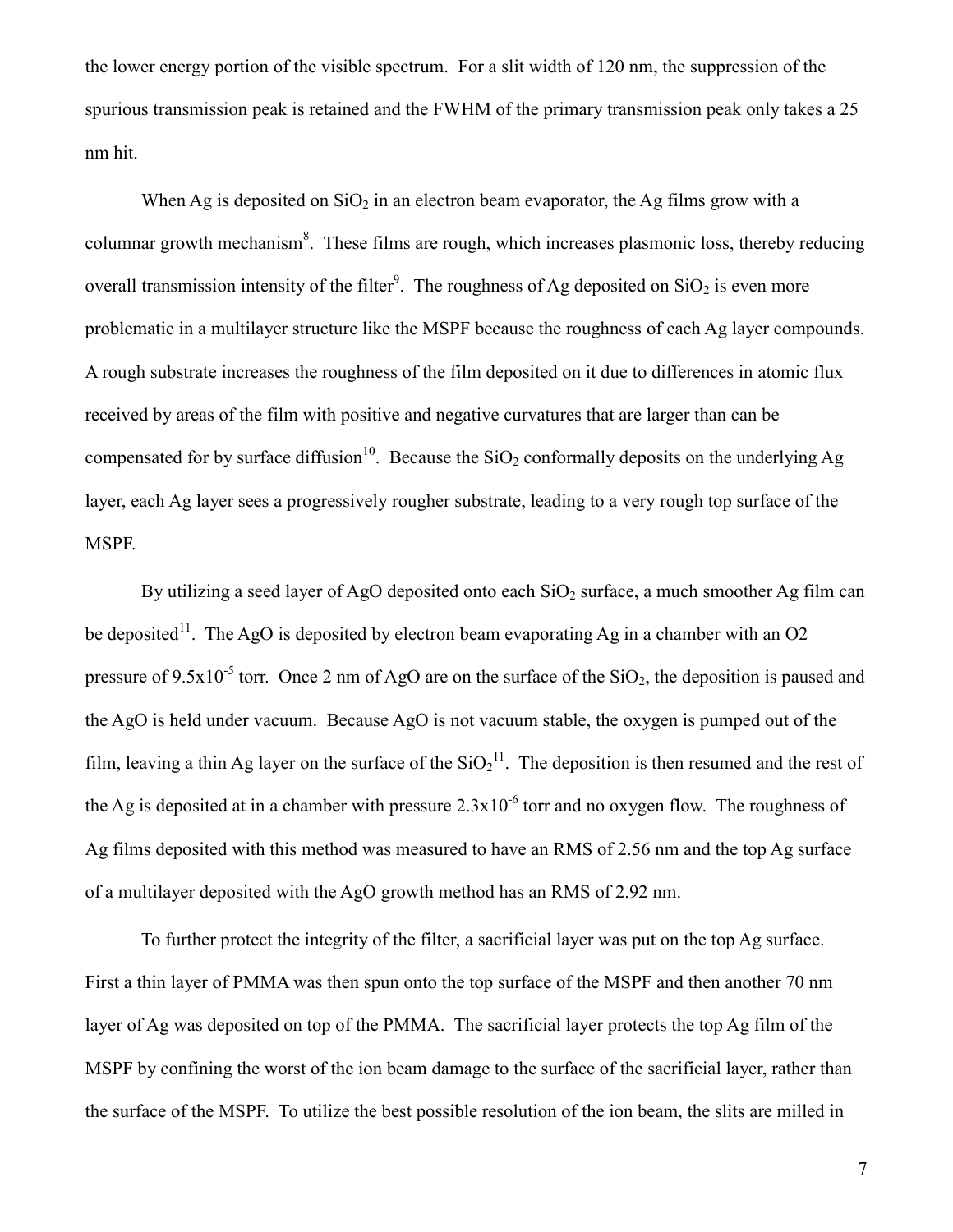FEI Versa FIB, at 30 kV and 1.5 pA<sup>12</sup>. The high accelerating voltage and low beam current help compensate for the high aspect ratio of the filter structure. The sacrificial layer is then removed using a heated solvent bath.

The fabricated filters are then measured using a supercontinuum laser with monocrometer set-up that allows for the sample to be illuminated with a narrow bandwidth of incident radiation. A 50X objective takes the collimated light and focuses it down to a 10 um spot size that is shined on the 30 um x 30 um MSPFs. Squares equal in size to the filters were milled 100 um away from each filter and are used to determine the intensity of the laser. All transmitted power was collected by a Si photodiode that was affixed behind the substrate in which the filters and normalization squares have been milled. The experimental response of each filter was determined by normalizing the light transmitted through the filter by that transmitted through its corresponding normalization square. The experimental transmission response generally confirmed the expected narrowband width behavior, as shown in Figure 5(a).

Figure 5(a) shows the experimental transmission response of a prototype filter that has an interslit pitch of 475 nm. A cross section of the prototype filter was milled using the FIB. The micrograph of the filter's cross-section, shown in Fig 5(c) reveals that there is a slight taper to the filter structure. Using FDTD simulations, we can compute the transmission behavior of filters with a progressively increasing sidewall taper. The results of these simulations, shown in Figure 5(b) illustrate the importance of the slit sidewalls on the overall behavior of the structure. Using the information gathered from the FDTD simulations, it was determined that to maintain filtering behavior with side lobe suppression, the sidewalls of the slit could not possess greater than a  $5<sup>o</sup>$  taper. The side lobe in the experimental transmission is due to the  $13.7<sup>0</sup>$  taper in the fabricated filter.

The FFT analysis indicated that the MSPF super-mode is responsible for the suppression of the spurious transmission peak, and the individual MIM modes are coupled together. As the slits are tapered, the difference between the lengths of the two channels increases, which affects the interference

8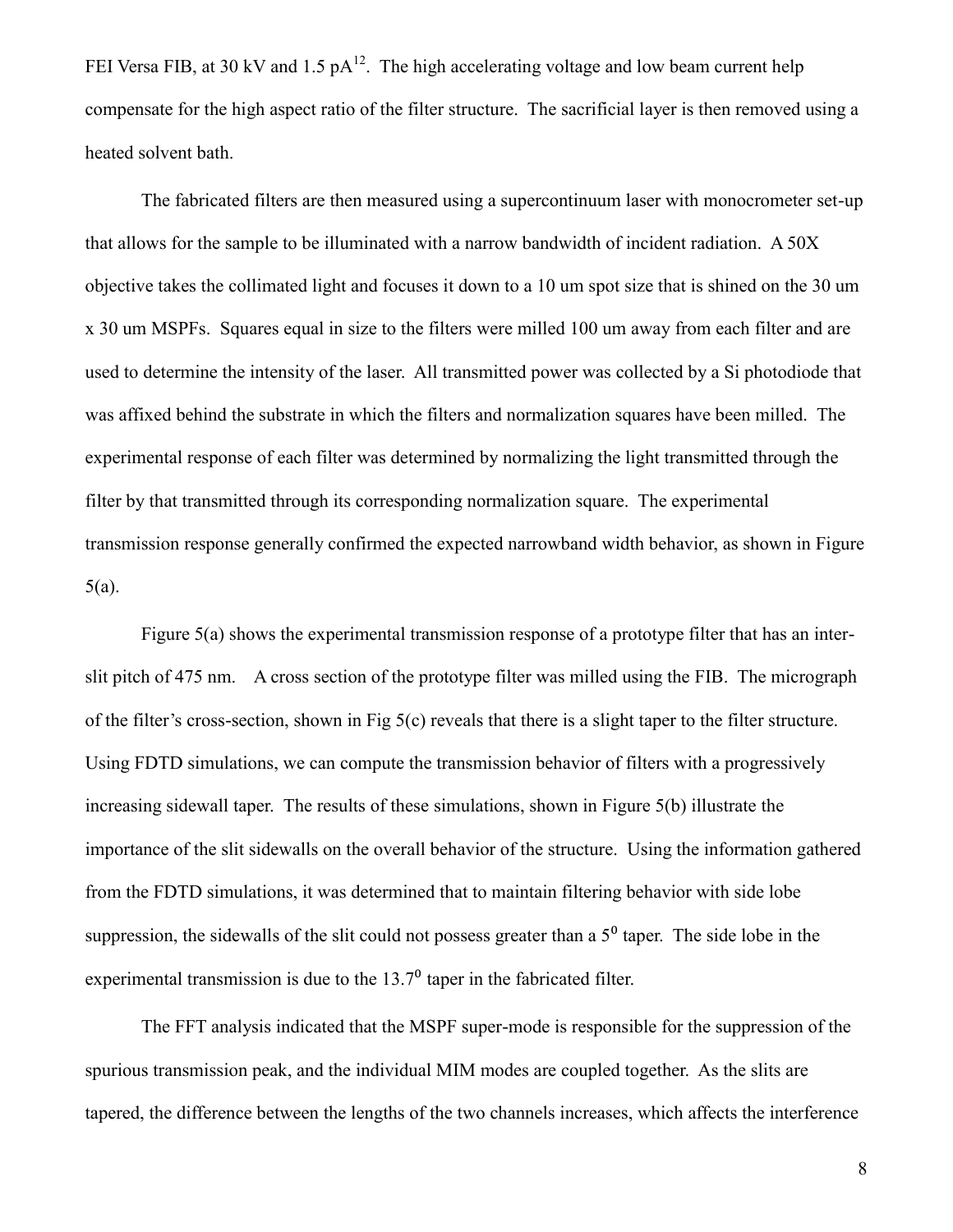between the two modes, thereby reducing the filtering efficiency of this mode and allowing multiple orders of modes to propagate through the structure.

The polarization response was also experimentally confirmed to match the simulated predications, as shown in Figures 6(a) and (b).

# **Conclusions**

A plasmonic color filter with a single narrowband transmission response was designed using FDTD and fabricated to confirm the simulated response. The filter is readily amenable to device integration, with a size well-matched to state of the art CMOS image sensors. The plasmonic filter utilizes a geometry that flexibly allows for precise selection of the spectral bands of interest, allowing for portable electronic devices to be capable of multi- and hyperspectral imaging. The behavior of this filter was analytically determined to arise from a combination of SPP excitations-- the surface SPP mode leads to the enhanced transmission behavior associated with subwavelength plasmonic filters, while the slightly asymmetric MIM super-mode leads to the suppression of the spurious transmission peak that arises in other narrowband plasmonic filter geometries. The MSPF is inherently gated, and this feature will be capitalized on in future work by incorporating transparent conducting oxides into this geometry to create tunable narrowband color filters spanning both the visible and near infrared parts of the spectrum.

# **Fabrication Methods**

A fused silica slide was prepared by 5 minute sonication in acetone followed by a rinse with IPA. The alternating metal and insulating layers were all deposited via electron beam deposition in the same chamber to maintain the integrity of the Ag/ $SiO<sub>2</sub>$  interfaces. A silver oxide seeding method was used to produce smooth Ag films<sup>11</sup>. 2 nm of Ag is deposited at a rate of 0.1 A/s in a chamber under a pressure of  $9.5x10^{-5}$  torr O2. The AgO film is then reduced to an Ag film under vacuum for 10 minutes to yield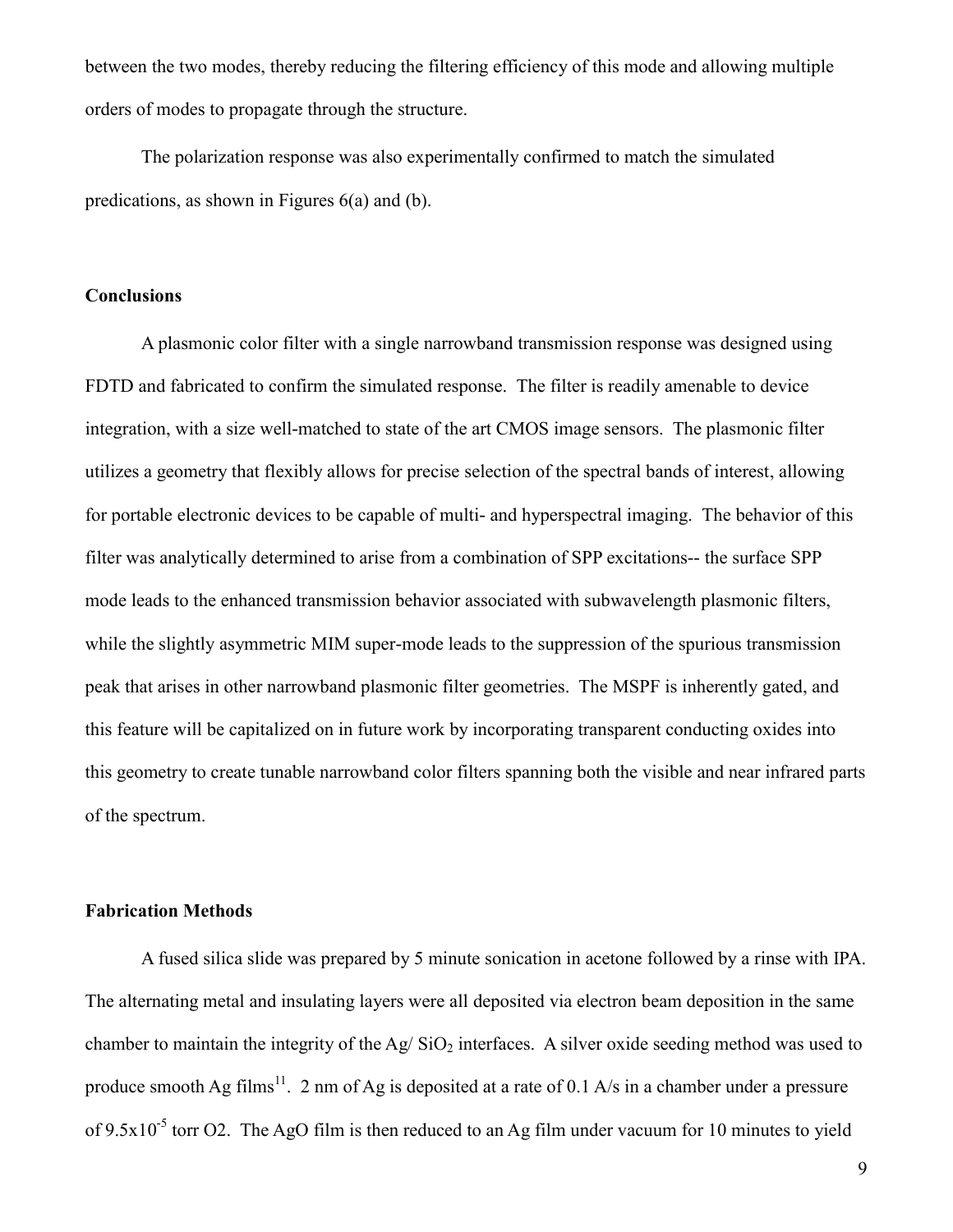an Ag film on the surface of the silica substrate. The remaining 68 nm of Ag are deposited at a 0.5 A/s deposition rate followed by a  $SiO_2$  deposition deposited at 1.5 A/s under a pressure of 2.3x10<sup>-6</sup> torr. The remaining Ag and  $SiO<sub>2</sub>$  layers are deposited using this method. Once the depositions are completed, 90 nm of PMMA is spun onto the Ag surface before depositing another 70 nm of Ag as a sacrificial layer. Ga+ ions at 30 kV and 1.5 pA are used to mill 130 nm wide slits into the MSPF and sacrificial layer stack. Multi-pass milling is used to reduce the taper of the slits—first a rectangle is milled, followed by a frame around the perimeter, to better define the edges and clean off redeposition within the slit. After milling the sacrificial layer is removed using first heated remover PG followed by submerging it in acetone and spraying it with an acetone squirt bottle before rinsing in IPA.

#### **Acknowledgments**

This work was supported by Sony Corporation, the Hybrid Nanophonics Multidisciplinary Unviersity Research Initiative Grant (Air Force Office of Scientific Research FA9550-12-1-0024), Northrop Grumman Corporation, and the facilities of the Kavli Nanoscience Institute (KNI) at Caltech. LAS acknowledges support from the Resnick Sustainability Institute at Caltech. Helpful discussions with Michelle Sherrott, Max Jones, and Matt Sullivan are also gratefully acknowledged.

## **References**

- 1 Gao, H.; Zhou, W.; Odom, T. W. Advanced Functional Materials 2010, 20, (4), 529-539.
- 2. Ebbesen, T. W.; Lezec, H. J.; Ghaemi, H.; Thio, T.; Wolff, P. Nature 1998, 391, (6668), 667-669.
- 3. Pacifici, D.; Lezec, H. J.; Sweatlock, L. A.; Walters, R. J.; Atwater, H. A. Optics Express 2008, 16, (12), 9222-9238.
- 4. Yokogawa, S.; Burgos, S. P.; Atwater, H. A. Nano Letters 2012, 12, (8), 4349-4354.
- 5. Zheng, B. Y.; Wang, Y.; Nordlander, P.; Halas, N. J. Advanced Materials 2014, 26, (36), 6318-6323.
- 6. Dionne, J.; Sweatlock, L.; Atwater, H.; Polman, A. Physical Review B 2006, 73, (3), 035407.
- 7. Xu, T.; Wu, Y.-K.; Luo, X.; Guo, L. J. Nature Communications 2010, 1, 59.
- 8. Thompson, C. V. Annual Review of Materials Science 1990, 20, (1), 245-268.
- 9. Maradudin, A.; Mills, D. Physical Review B 1975, 11, (4), 1392.
- 10. Mazor, A.; Srolovitz, D.; Hagan, P.; Bukiet; BG. Physical review letters 1988, 60, (5), 424.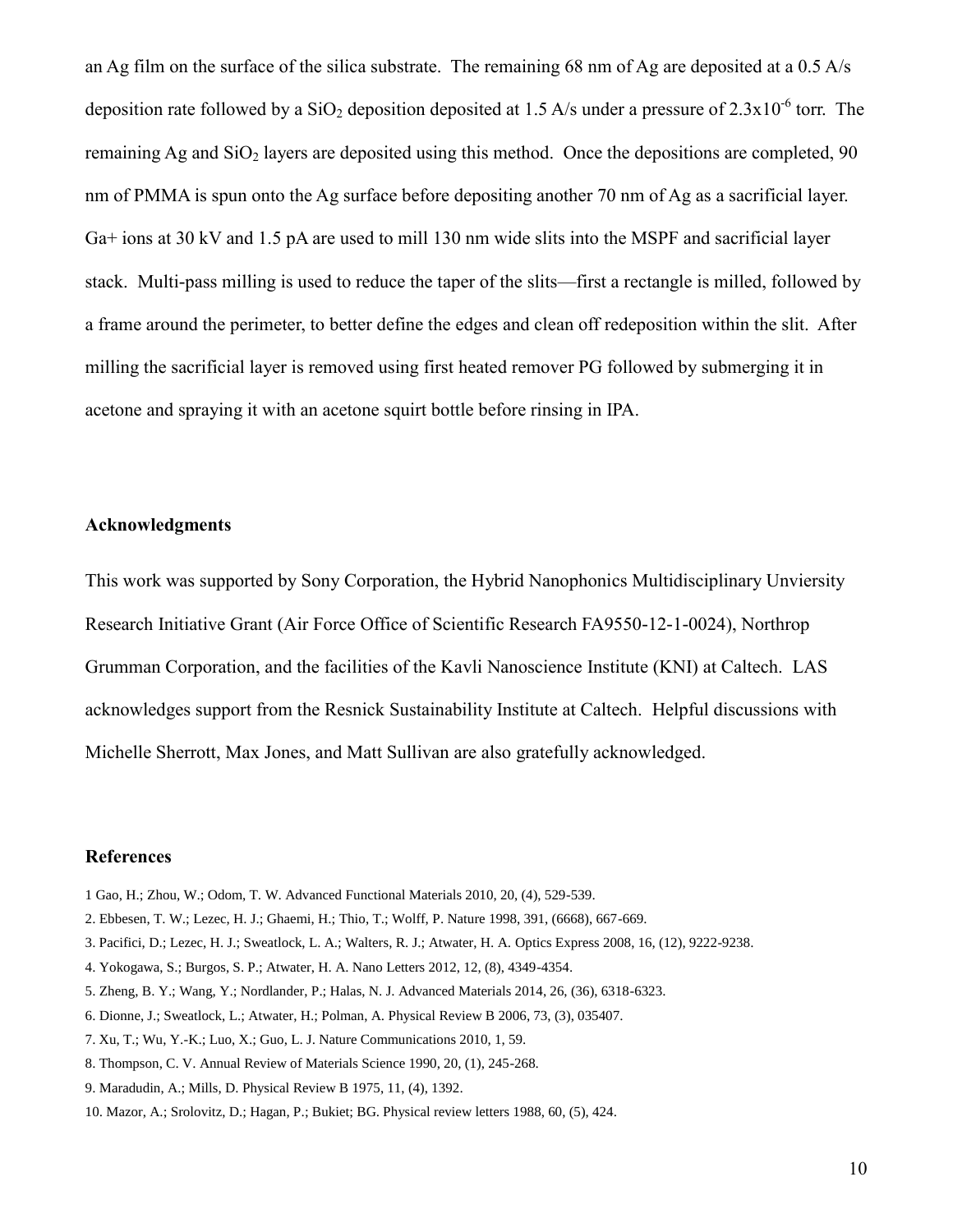11. Martin, O. J.; Thyagarajan, K.; Santschi, C. In A New Fabrication Method for Aluminum and Silver Plasmonic Nanostructures, Workshop on Optical Plasmonic Materials, 2014; Optical Society of America: p OW3D. 2.

12. Joshi-Imre, A.; Bauerdick, S. Journal of Nanotechnology 2014, 2014.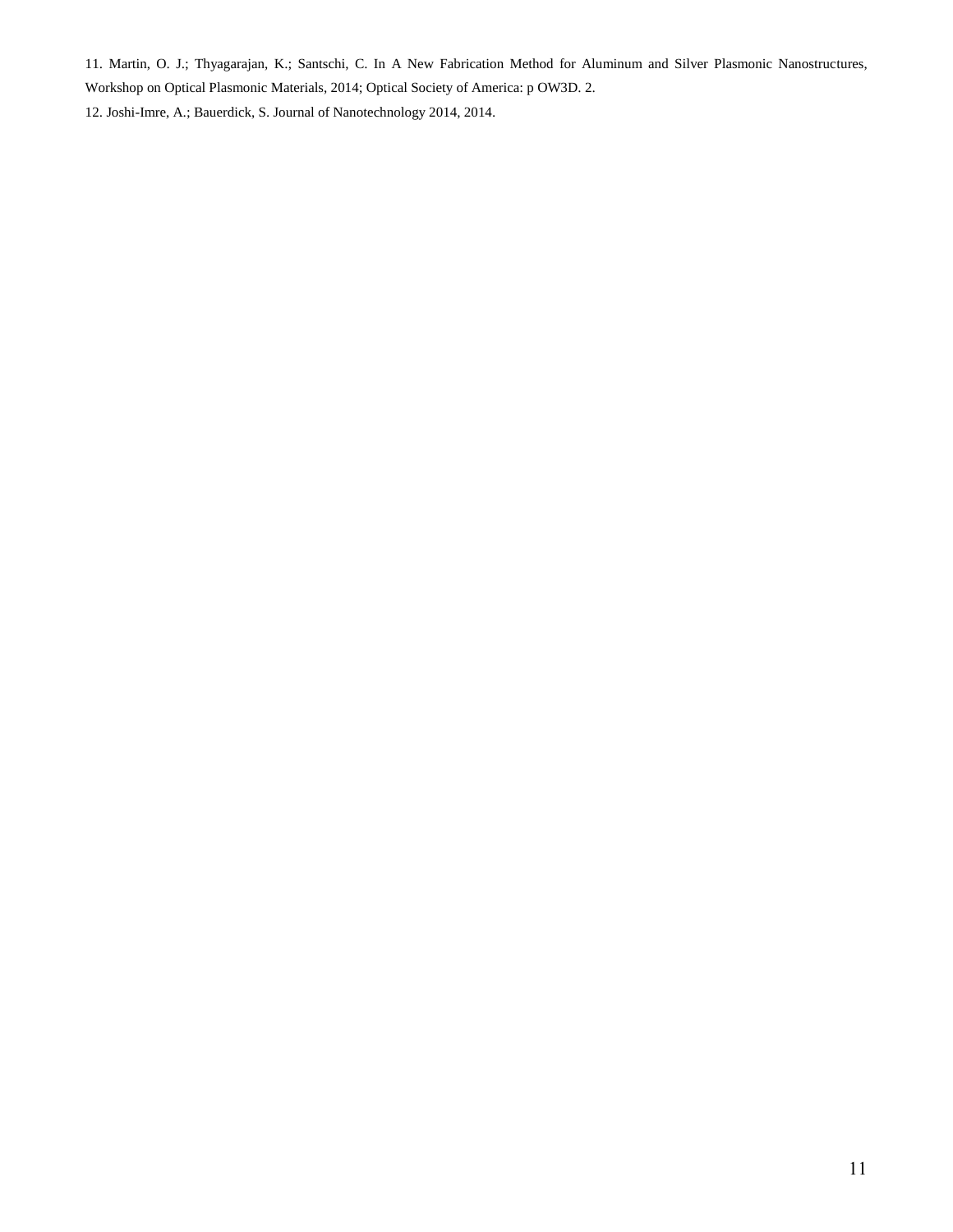



(a) Schematics of MIM and MIMIM filter structures. All dark grey metal layers are Ag and 70 nm thick, except for the 50 nm center metal layer of the MIMIM filter. All light grey insulating layers are 70 nm of SiO2 (b) Comparison between MIM and MIMIM transmission behavior for the structures shown in (a) that shows similar FWHM but enhanced suppression of the secondary peak in the MIMIM case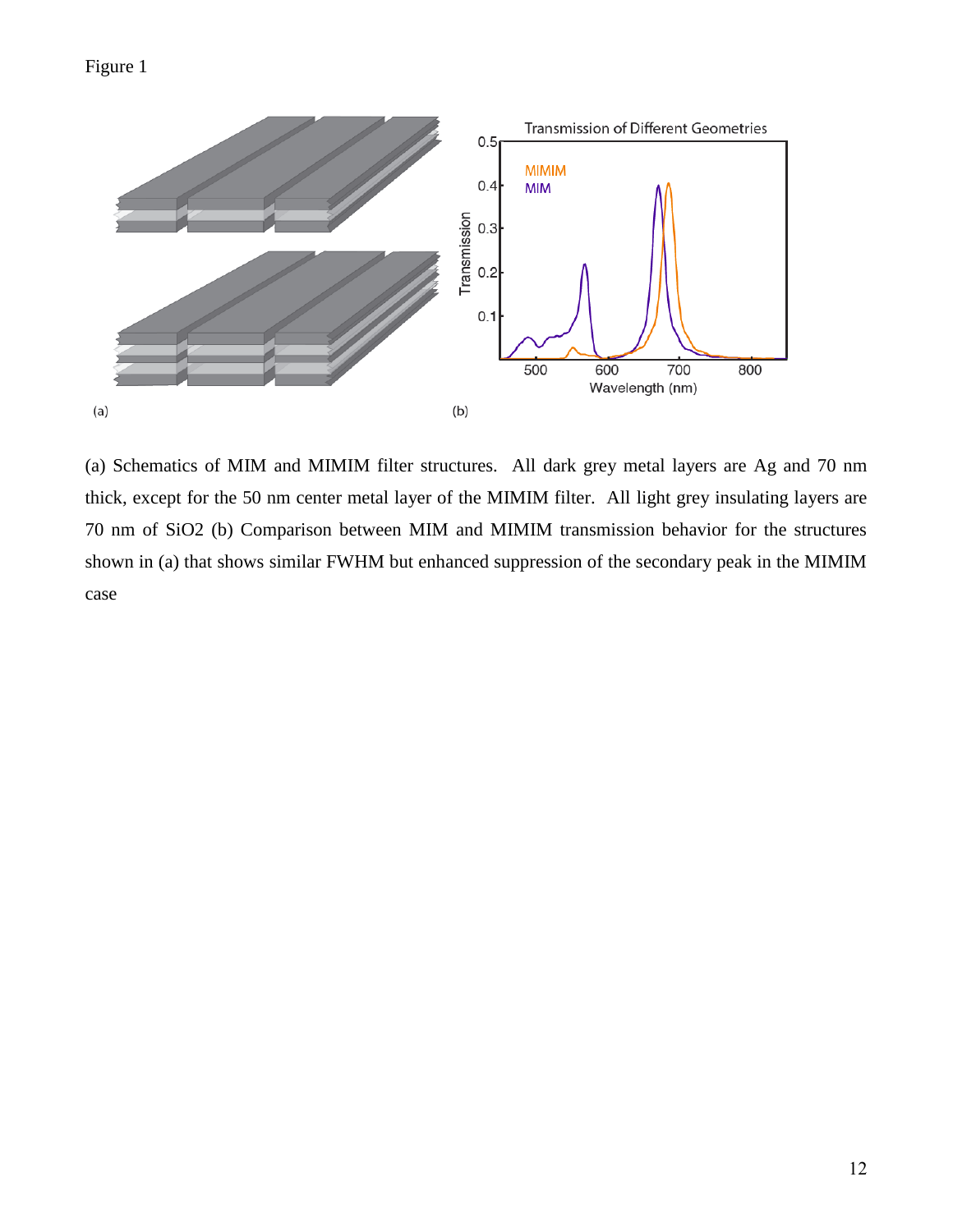## Figure 2



(a) Super position of the transmission behavior of filters with varying slit pitches. As slit pitch increases the narrowband transmission peak is controllably shifted to longer wavelengths (b) The relationship between FWHM, peak position, and sideband to peak ratio. The blue axis illustrates the ratio of FHWM to the peak position. The dashed line sets the threshold of a 30nm FWHM, and the dotted line illustrates the ratio of the transmission peak's FWHM to the peak position. The dotted line is beneath the dashed line for the entire visible spectrum, indicating that all filters fulfill the criteria for hyperspectral imaging. The orange dotted line illustrates the ratio between the sideband and main intensity peaks, showing the best filters are also in the visible part of the spectrum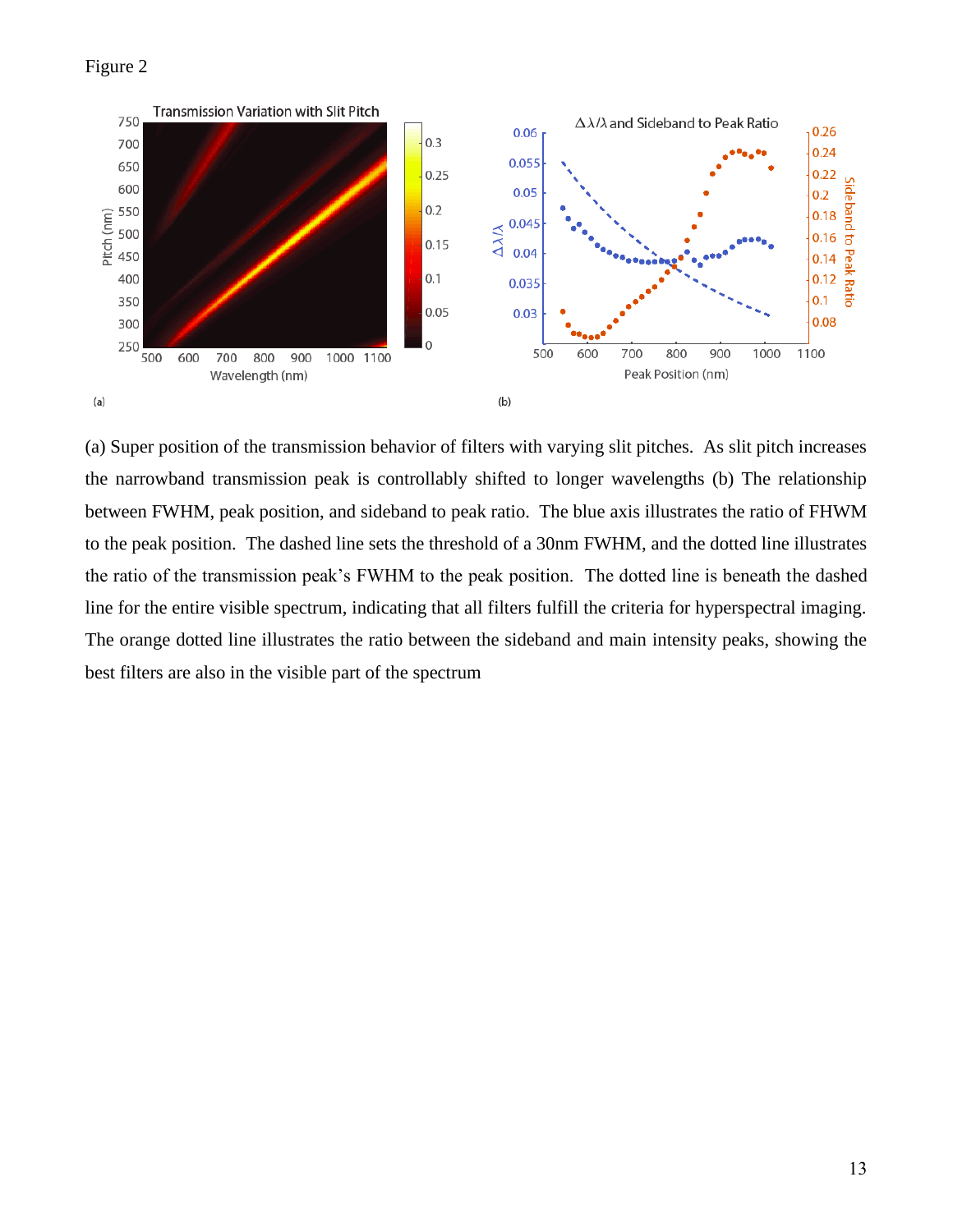

(a) Field behavior from a single slit depicts the coupled interactions of the two MIM modes confined to their insulating layers (b) A FFT of the spatial field behavior of single frequency excitations indicates the presence of multiple modes at different spectral frequencies spanning the structure. (c) These modes can be spatially resolved via a Power FFT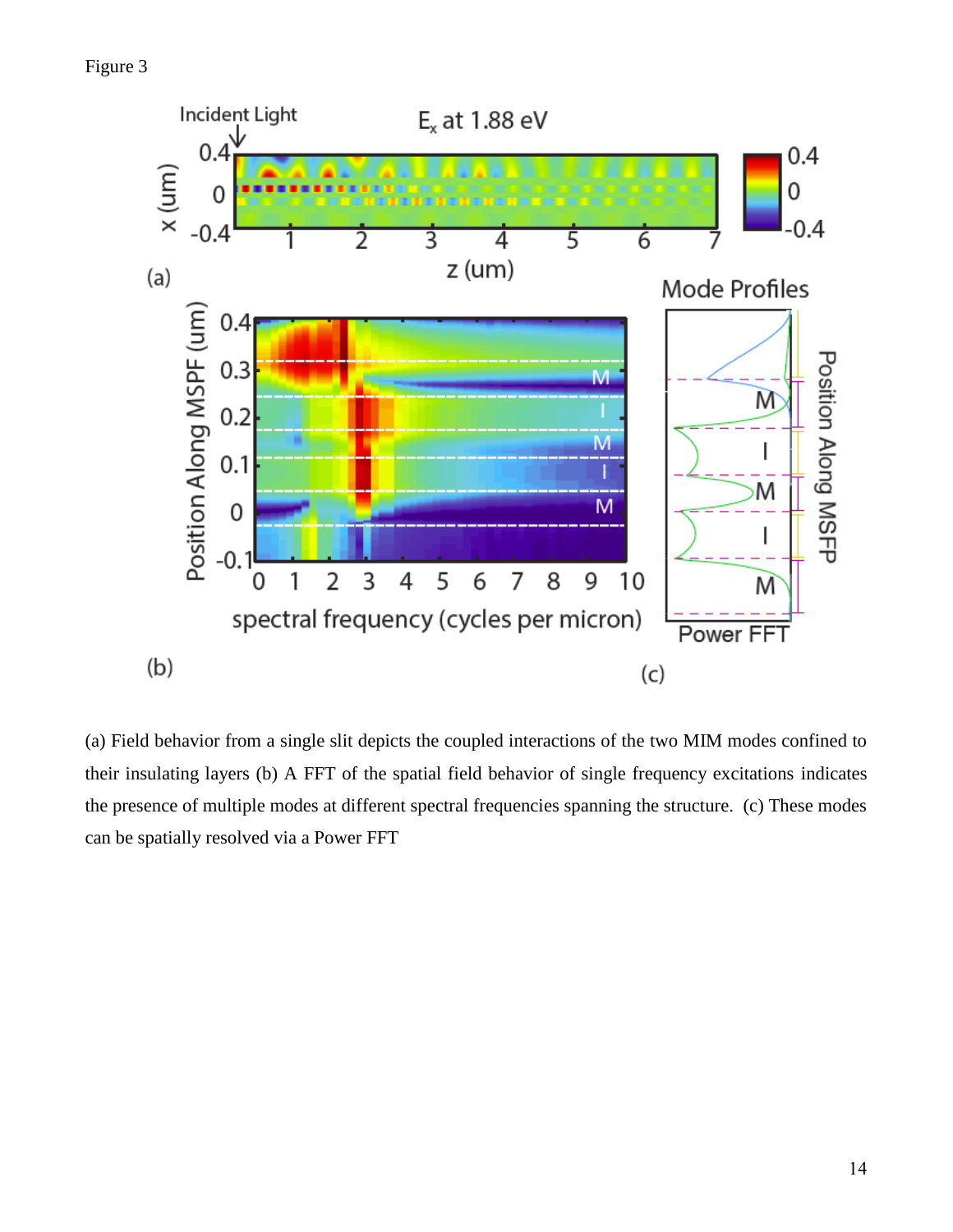# Figure 4



(a) By taking FFTs of a sweep of single frequency excitations, a dispersion curve can be constructed that illustrates the behavior of both active modes (b) Universal curve analysis confirms that the SPP mode on the top surface of the MSPF filter is predominantly responsible for the filters transmission behavior. The various colors of the transmission curves correspond to different peak intensity positions that have all been normalized by the SPP dispersion curve.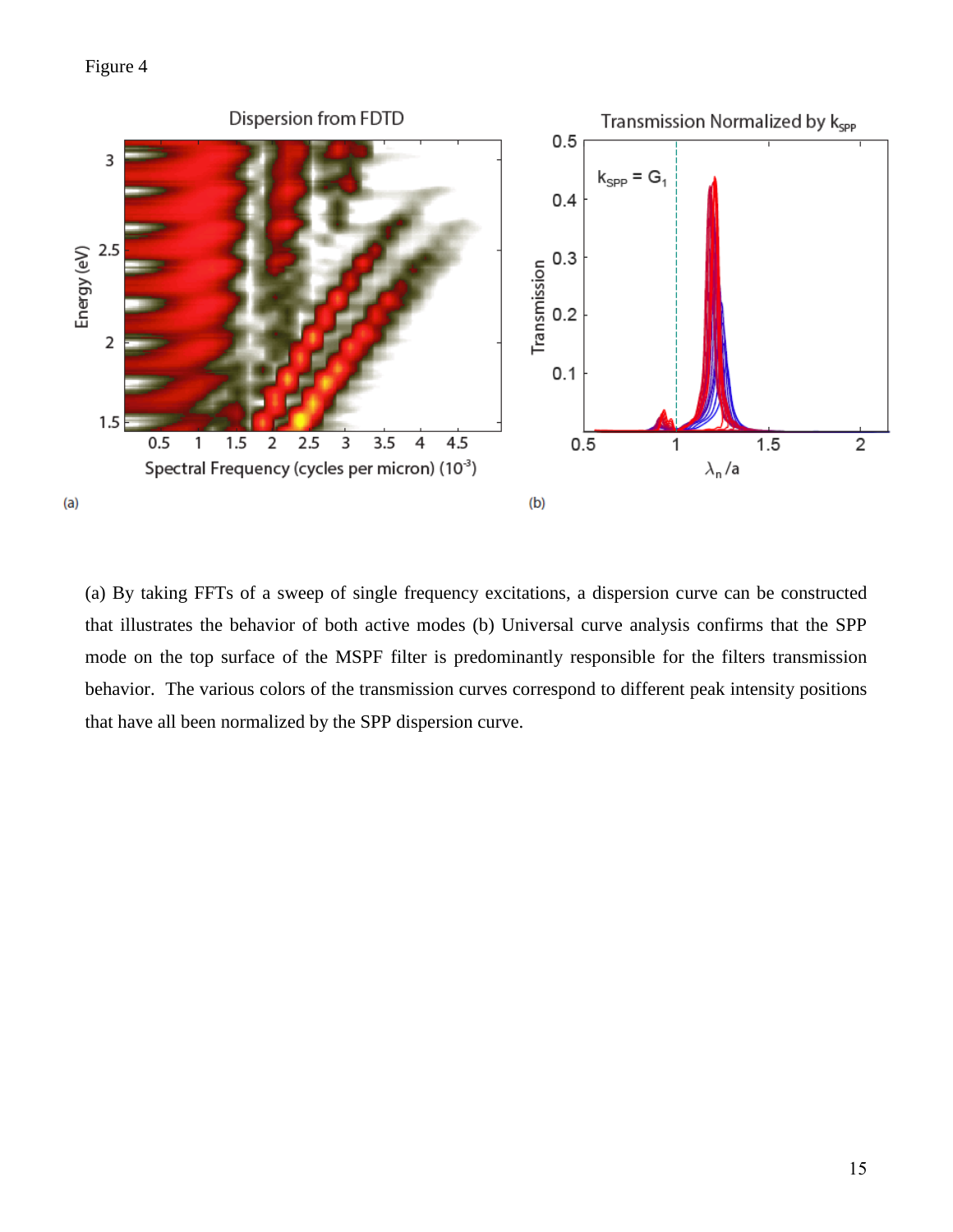Figure 5



(a) Experimentally determined transmission of a single MIMIM filter (b) Simulated dependence of transmission on taper of slits (c) Top down and cross-sectional SEMs of the MSPF filter (d) TEM micrograph showing the layer thicknesses and roughness of the five layers of the filter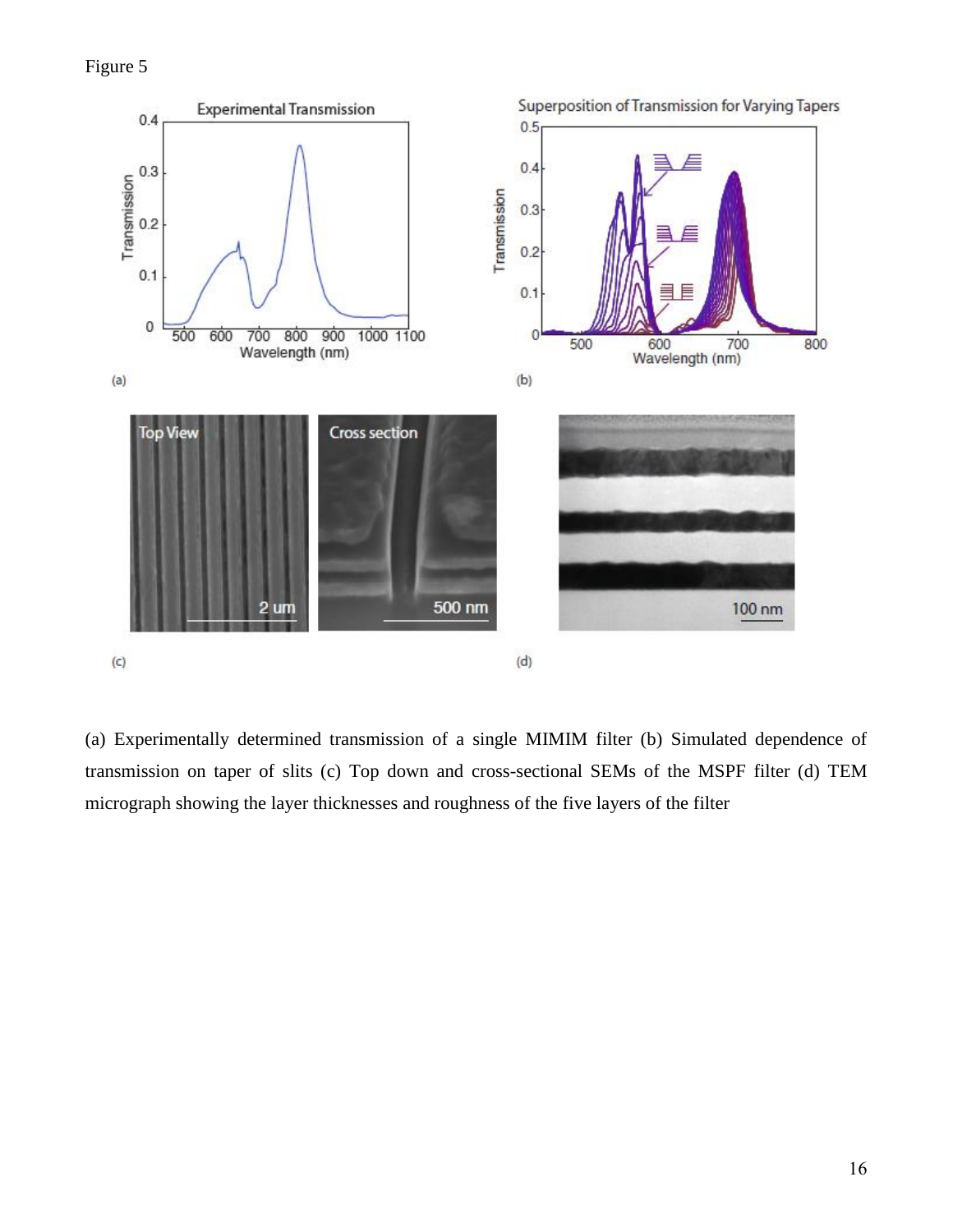# Figure 6



(a) Simulated polarization response varying from 0 degrees (blue) to 90 degrees (green) (b) The simulated polarization response was confirmed experimentally, with a 0 degree measurement (blue), a 30 degree measurement (red), and a 45 degree measurement (orange)